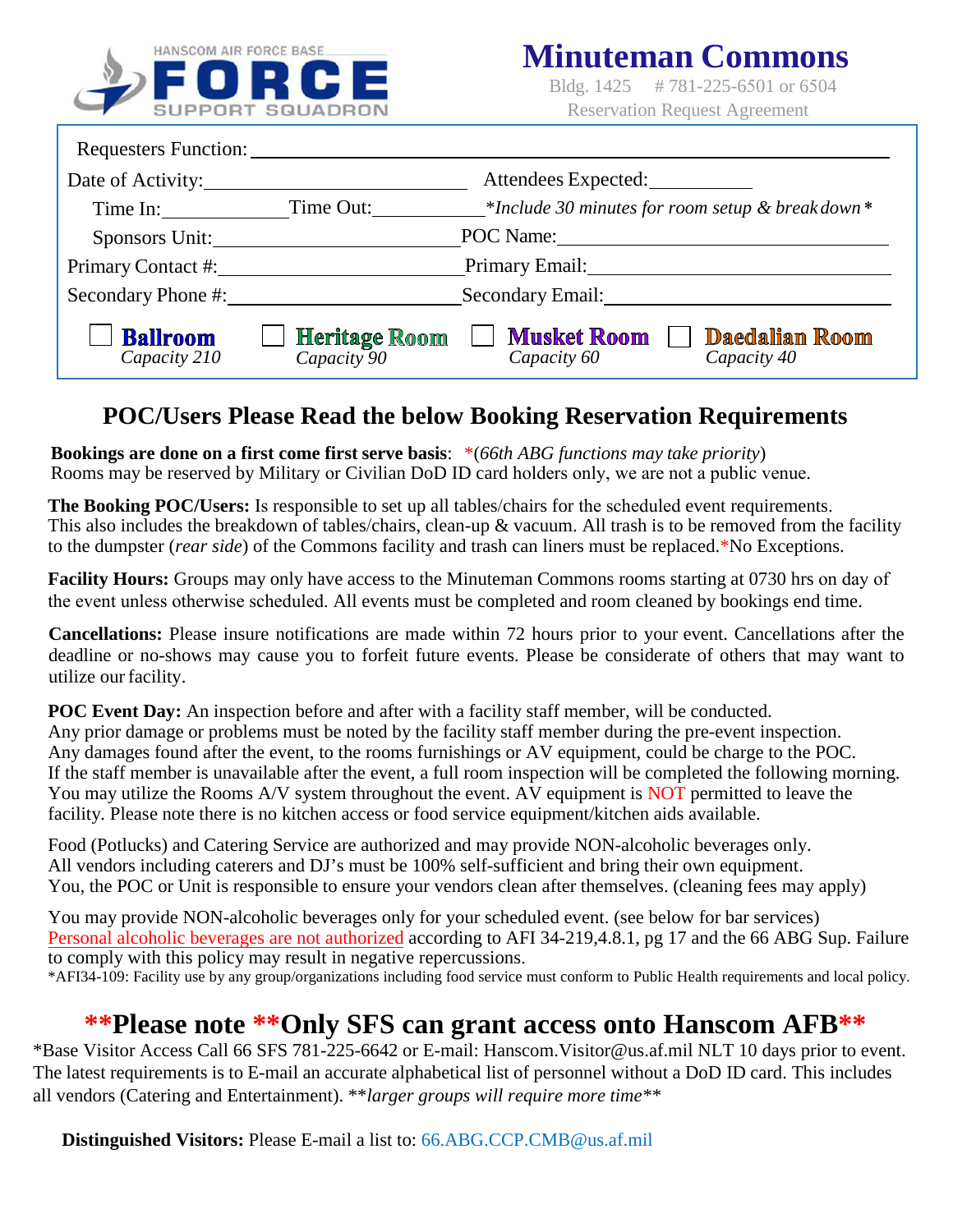# **GUIDELINES**

- **The Minuteman Commons will not be used for money making programs. Funds will not be collected or admission charged without an official NAF contract. It must be signed by the NAFFMB and a copy given to the Minuteman Commons Staff to file.**
- **Failure to return the room back to its original state may result in loss of future privileges.**
- Absolutely no glitter, confetti, sparkles or shredded paper et .
- **Gambling and games of chance is prohibited.**
- Children under 18 years of age must be supervised at all times. 7 K HUUXHQ QLLVQ JQ RD O C
- **DO NOT** tape, glue, nail or staple any decorations to walls, furniture, ceilings or woodwork.
- **Recommended Decorations are Balloons or Center Pieces for the Table.**

**Events requiring alcohol beverage service: There is a minim[um sales requirement](mailto:tina.carter.5@us.af.mil) of \$300 for Bar Services an a \$0 ratuit**. Please speak with a Staff member directly Phone: (781) 225-6501.

#### **Linen Cost:**

| Ballroom is \$140.00, - Heritage, Musket or Daedalians is \$50.00 per rm.                                    |                                                 |                                                                                                                                                                                                                                                                     |
|--------------------------------------------------------------------------------------------------------------|-------------------------------------------------|---------------------------------------------------------------------------------------------------------------------------------------------------------------------------------------------------------------------------------------------------------------------|
| 52 x 96 large rectangle: # Red ______ # White _____ # Blue ______                                            |                                                 |                                                                                                                                                                                                                                                                     |
| 120 in. Round:                                                                                               | # Red_________ # White________ # Blue _______   |                                                                                                                                                                                                                                                                     |
| 90 in. Round:                                                                                                | # Red_________ # White________ # Blue _______   |                                                                                                                                                                                                                                                                     |
| Skirt(s) for large rectangle: $\# \text{Red}$ $\qquad \qquad \# \text{White}$ $\qquad \qquad \# \text{Blue}$ |                                                 |                                                                                                                                                                                                                                                                     |
| Napkins:                                                                                                     | # Red__________ # White_________ # Blue________ |                                                                                                                                                                                                                                                                     |
| Chairs $\#$ : Tables - Round $\#$ : Rectangular $\#$ :                                                       |                                                 |                                                                                                                                                                                                                                                                     |
|                                                                                                              |                                                 | **Payment is required NLT start time of the event**                                                                                                                                                                                                                 |
| Linen Fee Paid: \$                                                                                           |                                                 |                                                                                                                                                                                                                                                                     |
|                                                                                                              |                                                 | *Signature is required to confirm reservation and responsibility for policies stated above.<br>I have read and understand the above responsibilities for use of this facility and acknowledge I maybe held liable:                                                  |
|                                                                                                              |                                                 |                                                                                                                                                                                                                                                                     |
| Staff Signature:                                                                                             |                                                 | DATE:                                                                                                                                                                                                                                                               |
|                                                                                                              |                                                 | I authorize Minuteman Commons to charge my credit card in this authorization form according to the terms outlined above.<br>If the above noted payment dates fall on a weekend or holiday, I understand that the payments may be executed on the next business day. |

I understand that this authorization will remain in effect until I cancel it in writing, and I agree to notify the business in writing of any changes in my account information or termination of this authorization at least 15 days prior to the next billing cycle. The payment authorization is for the type of bill indicated above. I certify that I am an authorized user of this credit card and that I will not dispute the scheduled payments with my credit card company provided the transactions correspond to the terms indicated in this authorization form.

\*\*Please complete and return to this E-mail address: [Hanscom.commons@us.af.mil](mailto:Hanscom.commons@us.af.mil)